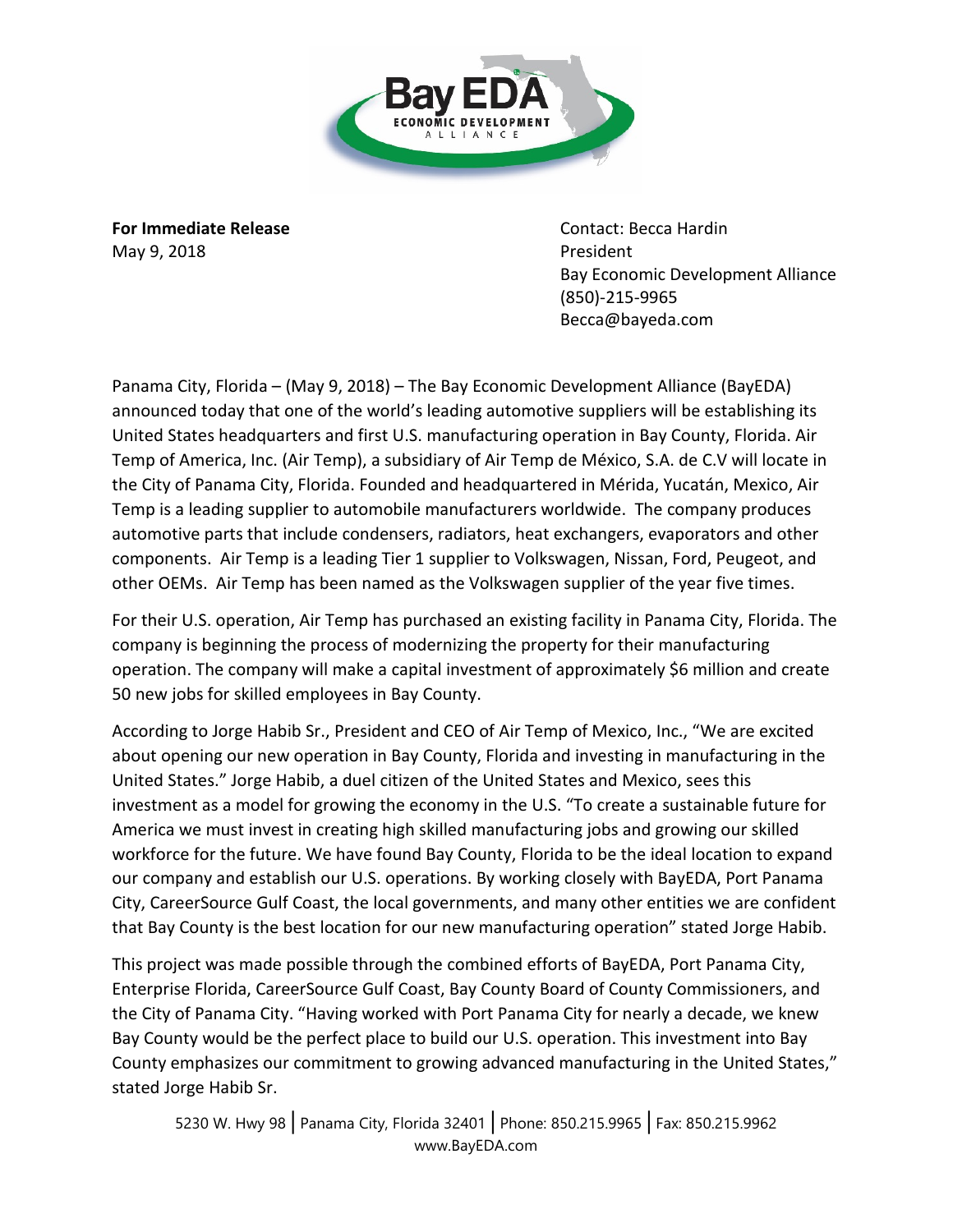Coined Project Gorrie, this project has been a work in progress for Bay County for more than a year. Air Temp of Mexico, Inc's. worldwide headquarters is located in Panama City's sister city, Mérida, Yucatán, Mexico. Local delegations from both areas have visited and formalized agreements between the cities. This partnership between the two cities dates back to 2003.

Jorge Gonzalez, Chairman of the Bay Economic Development Alliance and President and Chief Executive Officer of The St. Joe Company stated, "We are pleased to welcome Air Temp into Bay County and we look forward to Air Temp's example of success for other companies looking to invest and create quality jobs in our community. Our community should be proud of the team that partnered with Air Temp to bring advanced manufacturing to Panama City. It is good to have a new corporate partner as we continue to experience positive economic momentum."

"We are excited to welcome Air Temp to Bay County," said U.S. Congressman Neal Dunn. "This investment into high tech manufacturing is right in line with our current administration's goals for growing the economy. Air Temp is a world leader in automotive supplies. This new venture will bring 50 jobs to Bay County and is a \$6 million-dollar manufacturing investment to the region. Thank you to the Bay Economic Development Alliance for making this project a reality in Northwest Florida."

The City of Panama City has been intimately involved with the progression of this project. City of Panama City Mayor Greg Brudnicki stated, "Air Temp will be an excellent company in Panama City. This project will be very impactful for our community by bringing high tech manufacturing jobs to one of our areas of focused growth within the City. The project will also bring back to life an existing facility in Panama City and employ 50 people right in the heart of Panama City."

"We are elated to welcome Air Temp to Bay County. Community partners came together to offer competitive solutions to win this project in Panama City," Bay County Commission Chairman Bill Dozier said. "Air Temp will be a great addition to our community, and we are excited that this investment from Mexico is occurring right here in Bay County, Florida. Air Temp is committed to growing the manufacturing base in America, and we will help them in that effort."

Wayne Stubbs, Executive Director, Port Panama City, has worked closely with Air Temp for several years due to their usage of the Port. According to Wayne Stubbs, "Air Temp is the first auto parts manufacturing company to locate in Bay County based on the shipping connection between the Port of Panama City and the Port of Progresso in Mexico. We commend them for making this very strategic and timely move and expect others will follow their example."

"The State of Florida has a pro-business, low tax environment," stated state Rep. Jay Trumbull. "This helps support businesses that locate in our state. Air Temp is an excellent example of how our 'pro-business' policies are creating a positive impact on local economies."